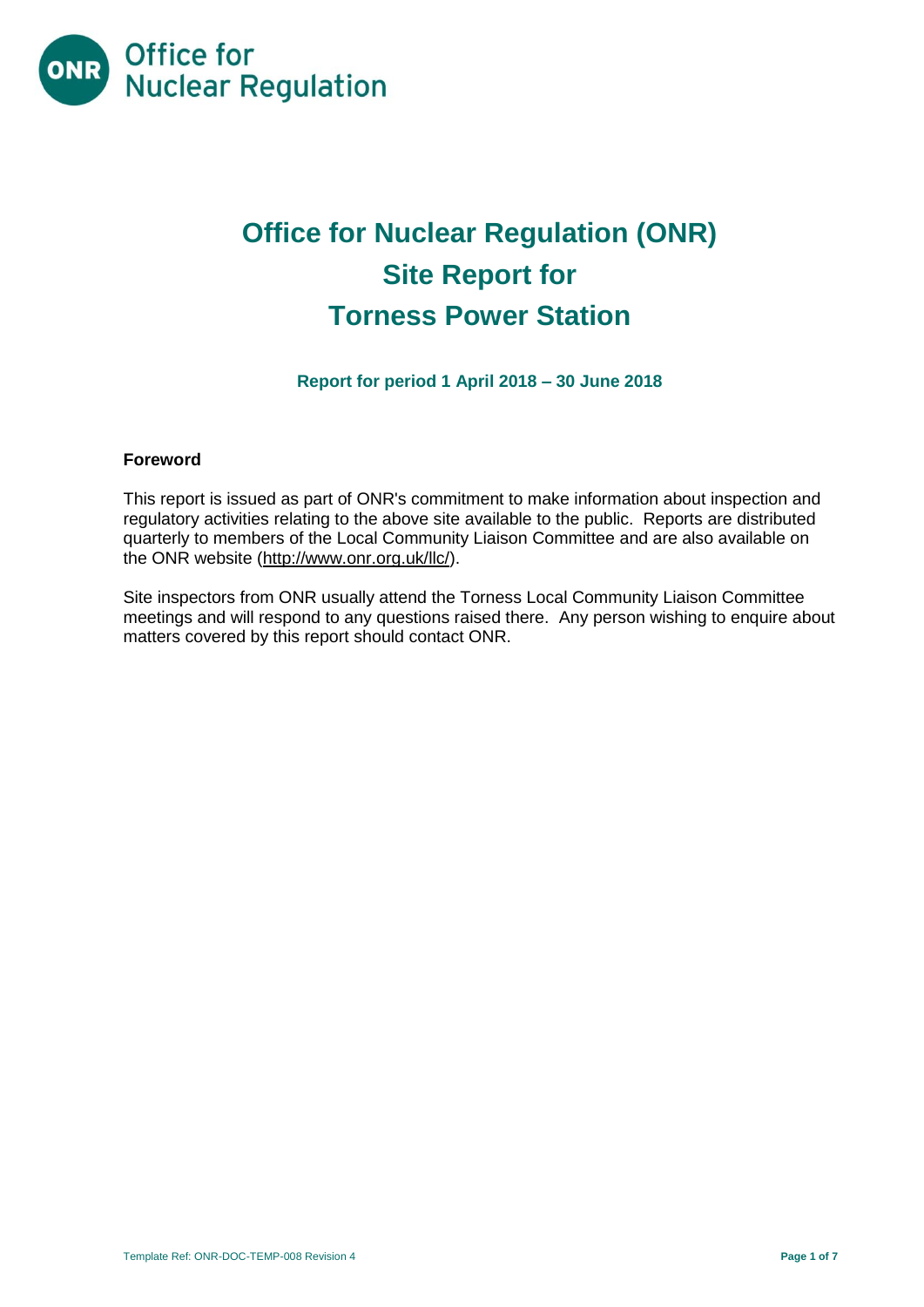## **TABLE OF CONTENTS**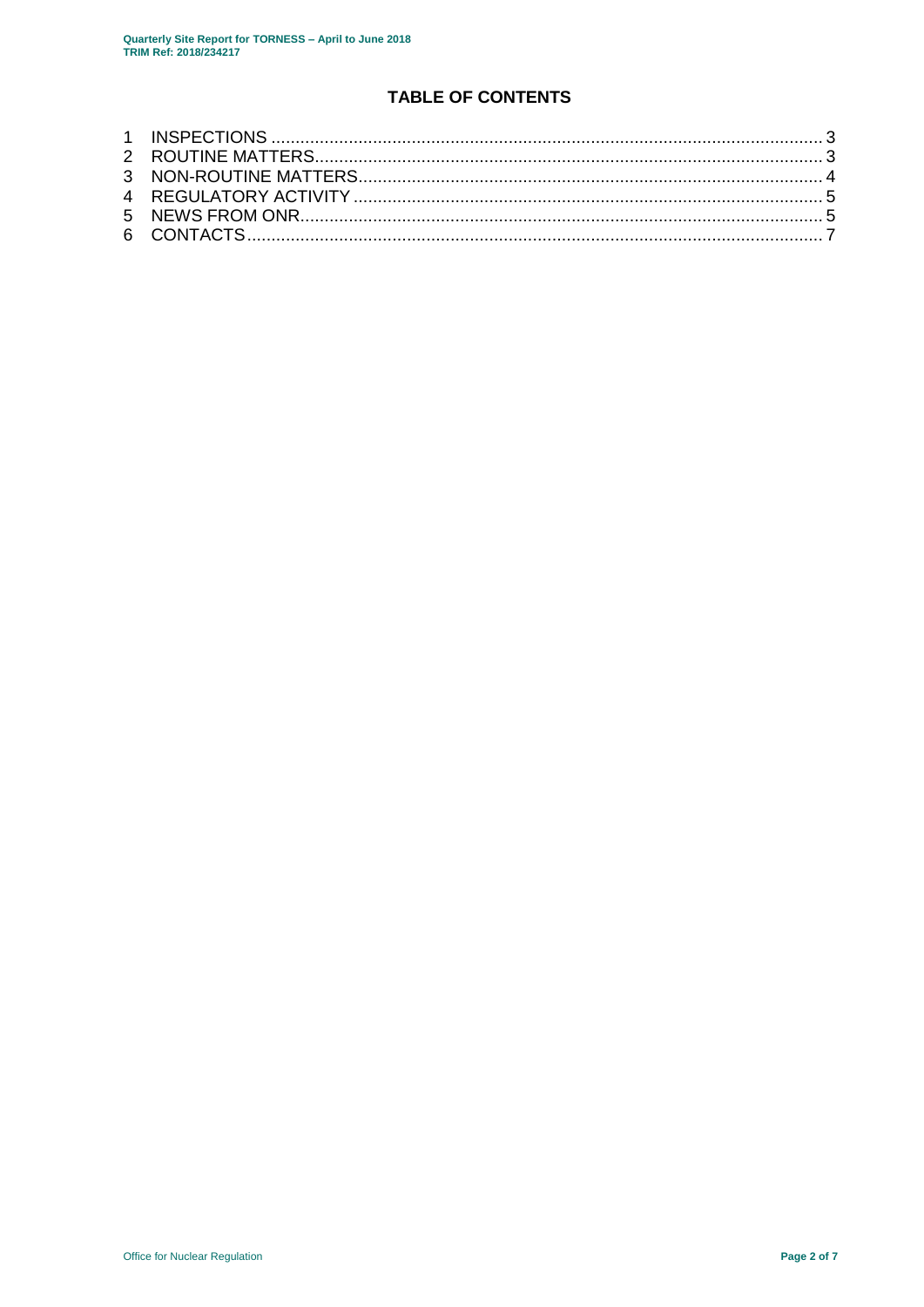## <span id="page-2-0"></span>**1 INSPECTIONS**

## **1.1 Dates of inspection**

- 1. The ONR nominated site inspector made inspections on the following dates during the quarter:
	- 23-26 April 2018
	- 21-14 May 2018
	- 11-15 June 2018

## <span id="page-2-1"></span>**2 ROUTINE MATTERS**

#### **2.1 Inspections**

- 2. Inspections are undertaken as part of the process for monitoring compliance with:
	- the conditions attached by ONR to the nuclear site licence granted under the Nuclear Installations Act 1965 (NIA65) (as amended);
	- the Energy Act 2013;
	- the Health and Safety at Work Act 1974 (HSWA74); and regulations made under HSWA74, for example the Ionising Radiations Regulations 1999 (IRR99) and the Management of Health and Safety at Work Regulations 1999 (MHSWR99).
	- the (Fire Scotland) Act 2005
	- the Nuclear Industries Security Regulations 2003
- 3. The inspections entail monitoring the licensee's actions on the site in relation to incidents, operations, maintenance, projects, modifications, safety case changes and any other matters that may affect safety. The licensee is required to make and implement adequate arrangements under the conditions attached to the licence in order to ensure legal compliance. Inspections seek to judge both the adequacy of these arrangements and their implementation.
- 4. In this period, the following routine inspections were undertaken:
	- A systems-based inspection examining auxiliary cooling systems;
	- A Licence Condition Inspection of LC11 Emergency Arrangements;
	- A systems-based inspection of seawater systems;
	- A review of the site's Fuel Route Improvement Plan, including inspection of LC28 – examination, inspection, maintenance and testing.

#### **Licence Condition 11 - Emergency Arrangements**

- 5. This inspection was to examine the adequacy of arrangements to deal with emergencies. It was carried out with reference to an Emergency Preparedness and Response Capability Map (EPRCM) which is a framework used to evaluate emergency planning and response. ONR plans to evaluate all areas of the EPRCM on each operating reactor site during a five year cycle.
- 6. In this inspection we examined the resources and capability for emergency preparedness and response at the Station, and the arrangements used to anticipate the range of potential events that should be planned for. We found arrangements for these to be adequate and made recommendations for further improvement, in particular consideration of greater diversity in exercise scenarios.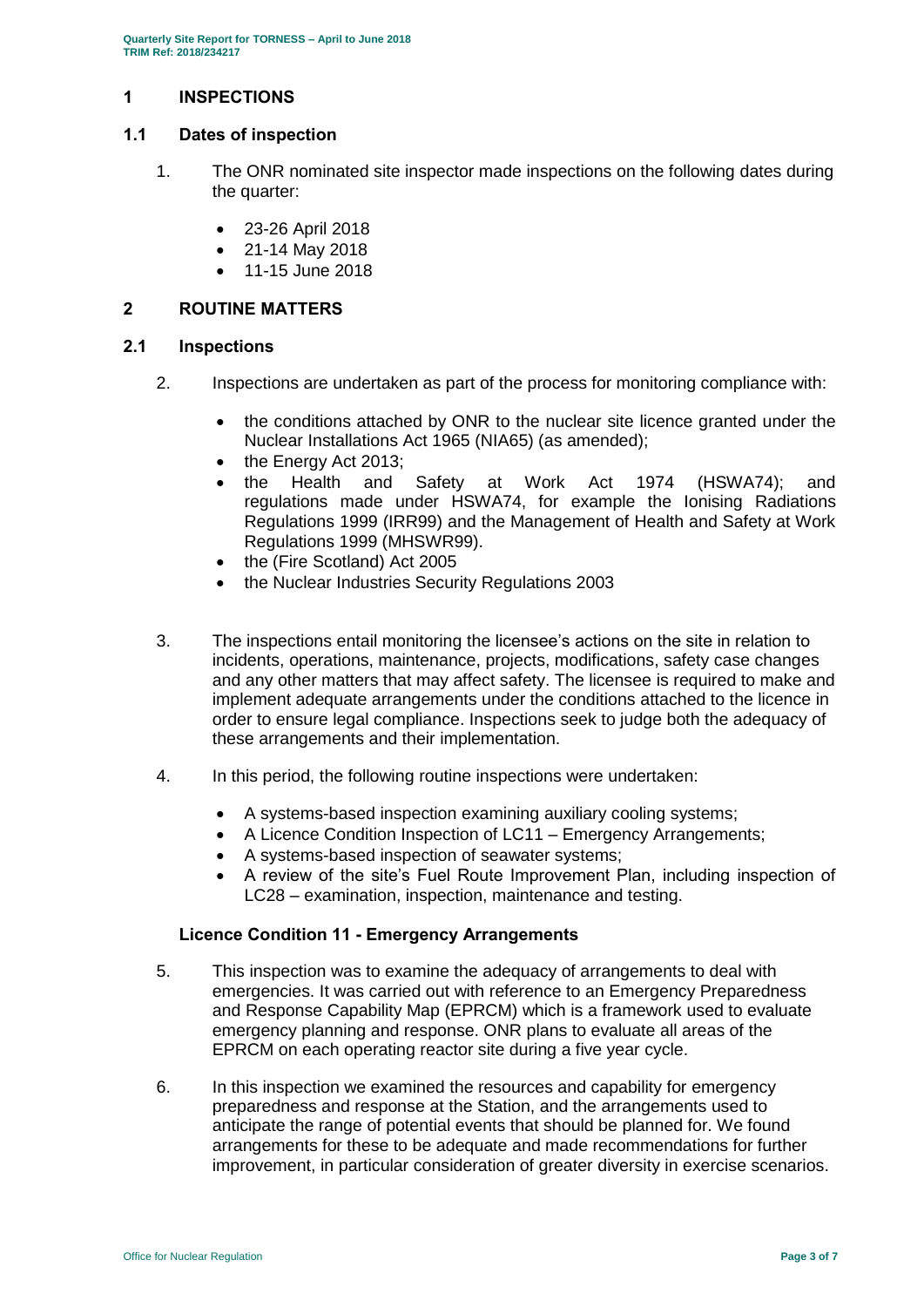## **Licence Condition 28 - examination, inspection, maintenance and testing**

7. ONR carried out a joint review, with EDF's Independent Nuclear Assurance team, of the Torness Fuel Route Improvement Plan. This plan aims to increase the reliability of Fuel Route including optimising arrangements under LC28 examination, inspection, maintenance and testing. We found that the implications for safety of the improvement plans were being adequately controlled

## **Systems-based inspections - auxiliary cooling systems**

- 8. Systems-based inspections look at the key technical systems important to nuclear safety. These are inspected against the requirements of the safety case. We plan to inspect all the safety-significant systems over a five-year period, starting from April 2018. ONR considers that this will provide additional assurance that operations on the Torness site are safe. Each of these system inspections considers the relevant licence conditions below:
	- **Licence condition 10: Training**
	- **Licence condition 23: Operating rules**
	- Licence condition 24: Operating instructions
	- Licence condition 27: Safety mechanisms
	- **E** Licence condition 28: Examination, inspection, maintenance and testing
	- Licence condition 34: Leakage and escape of radioactive material and radioactive waste
- 9. In the first of these inspections during this quarter we looked at the Auxiliary Cooling Systems (ACS). These provide cooling to various important plant on site, the term 'auxiliary' is used to distinguish these systems from the main reactor cooling. Our inspection found that these were operated and maintained so that the systems met the requirements of the safety case. No regulatory action was required.

#### **Systems-based inspections – sea water systems**

10. The second system-based inspection this quarter concerned sea-water systems. These remove heat from plant including some of the auxiliary cooling systems described above. Based on evidence sampled, in our opinion the systems are operated and maintained in accordance with the safety case.

#### **2.2 Other work**

- 11. The Torness nominated site inspector carried out an inspection of the Torness response to an EDF NGL fleet-wide instruction ('MEVL') concerning risks from work adjacent to fragile roofs. The general response was found to be adequate, and further appropriate precautions were identified on certain roofs that we sampled.
- 12. ONR inspectors met Torness management to discuss and agree the overall intentions of the statutory outage of Torness Unit 2 planned for the Autumn of 2018 under LC30 – shutdown of specified operations.

## <span id="page-3-0"></span>**3 NON-ROUTINE MATTERS**

13. Reactor 1 automatically tripped following a switching error during preparations for routine maintenance. The reactor shut down safely and minimum post-trip cooling was achieved. The site's investigation identified human factors behind the incident and is taking remedial action including reviewing the plant labelling and instructions related to key tasks that may cause reactor trips.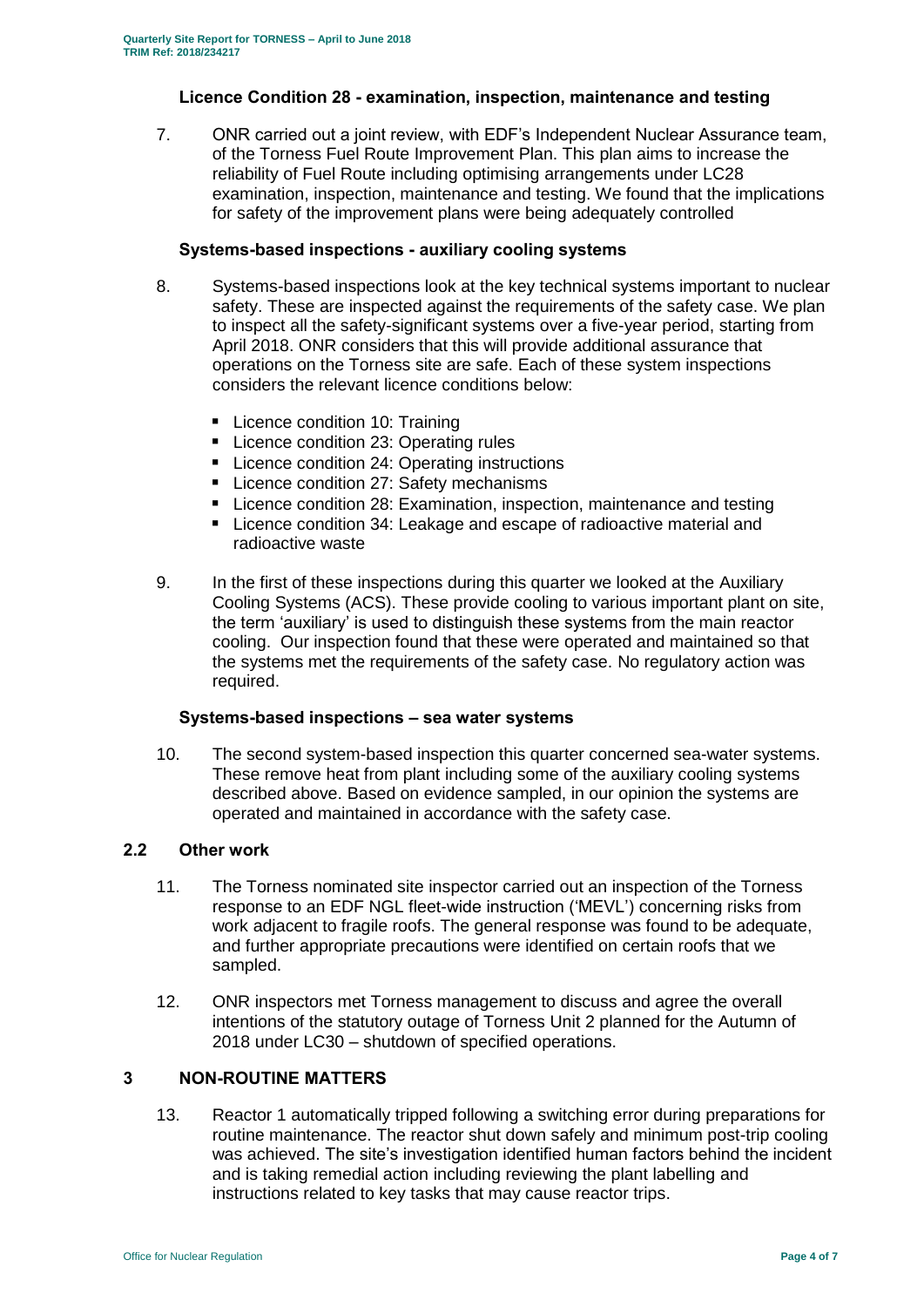14. From the evidence sampled, the inspector was satisfied that this incident had been adequately investigated and appropriate event recovery actions identified. In addition the site inspector held meetings with the Torness independent nuclear assurance inspector and had ONR issues follow-up meetings.

## <span id="page-4-0"></span>**4 REGULATORY ACTIVITY**

15. ONR may issue formal documents to ensure compliance with regulatory requirements. Under nuclear site licence conditions, ONR issues regulatory documents which either permit an activity or require some form of action to be taken. These are usually collectively termed Licence Instruments (LIs), but can take other forms. In addition, inspectors may issue Enforcement Notices to secure improvements to safety.

## **Table 1 Licence Instruments and Enforcement Notices Issued by ONR during this period**

| <b>Date</b> | <b>Tvpe</b> | <b>Ref No</b> | <b>Description</b>                                                             |
|-------------|-------------|---------------|--------------------------------------------------------------------------------|
| 'N/A        |             |               | No Licence Instruments or Enforcement<br>Notices were issued during the period |

Reports detailing the above regulatory decisions can be found on the ONR [website](http://www.onr.org.uk/documents/2018/how-we-charge-for-nuclear-regulation.pdf) at [http://www.onr.org.uk/pars/.](http://www.onr.org.uk/pars/)

## <span id="page-4-1"></span>**5 NEWS FROM ONR**

## **Stakeholder Engagement**

- 16. On 9 May we held our ONR annual Industry Conference, with the theme 'Public Safety – everyone's responsibility.' Delegates from more than 45 different organisations attended, and we were delighted that Richard Harrington, Parliamentary under Secretary of State, Minister for Business and Industry, was able to join us to deliver a keynote speech. The conference provided us with an opportunity to engage directly with senior representatives from across industry and government on a number of topical and strategic issues affecting the sector.
- 17. As part of our continued stakeholder engagement work, we welcomed finance professionals from a number of nuclear site licensees and dutyholders to seminars in London and Birmingham in June. Led by our Finance Director, Sarah High, we hosted the seminars to provide the industry with a better understanding of our charging methodology, the principles we apply, and how the charging process works. To accompany the seminars we have also published a new booklet – How [we charge for Nuclear Regulation](http://www.onr.org.uk/documents/2018/how-we-charge-for-nuclear-regulation.pdf) – which is available on our [website](http://www.onr.org.uk/documents/2018/how-we-charge-for-nuclear-regulation.pdf).
- 18. The next ONR/NGO engagement forum will take place on 11 October in London. This is a forum to discuss strategic, cross-cutting regulatory matters. Site specific matters are normally addressed via Site Stakeholder Groups. We are always keen to engage with a range of stakeholders and groups on nuclear safety and security issues, so if you do represent a nuclear-interest Non-Governmental Organisation, and are not already involved through our forum or via a Site Stakeholder Group,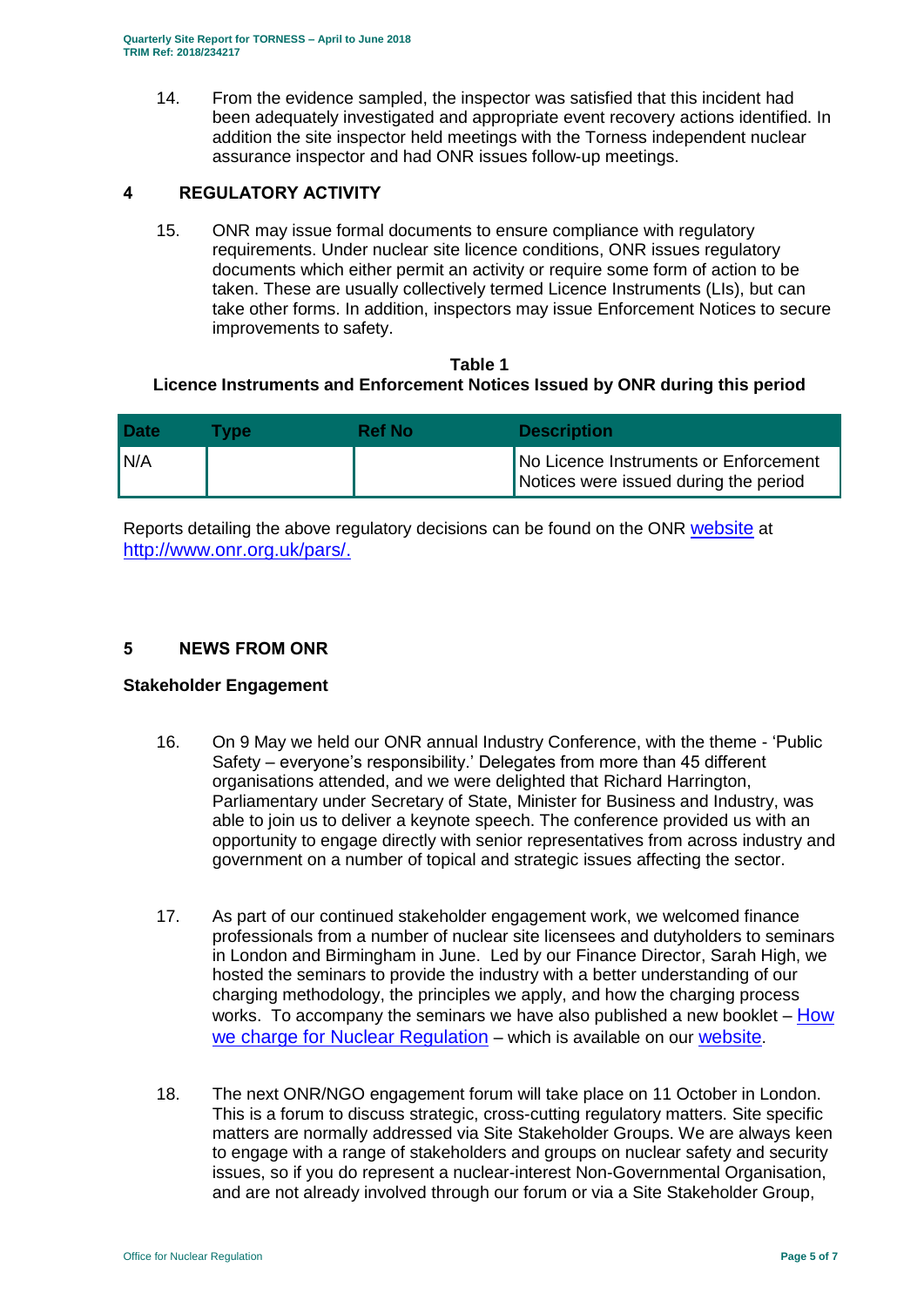then please get in touch with the ONR Communications team for further details, via [contact@onr.gov.uk](mailto:contact@onr.gov.uk).

## **Regulatory News**

- 19. A delegation from ONR, led by Chief Nuclear Inspector Mark Foy, supported the UK's contribution to the 6th Joint Convention review meeting in Vienna. Bringing together 78 countries from around the world, the Joint Convention on the Safety of Spent Fuel Management and the Safety of Radioactive Waste Management is the world's leading international forum for ensuring society and the environment are protected from hazards arising from spent fuel and radioactive waste. Further details can be found on the [IAEA website](https://www.iaea.org/events/sixth-review-meeting-of-the-contracting-parties-to-the-joint-convention-on-the-safety-of-spent-fuel-management-and-on-the-safety-of-radioactive-waste-management-joint-convention).
- 20. In August Mark Foy, will host a webinar on the outcome of the UK report to the joint convention. Further details on how to sign up for the webinar will be advertised on our [website](http://www.onr.org.uk/documents/2018/how-we-charge-for-nuclear-regulation.pdf) and social media channels over the coming weeks.
- 21. We have notified Sellafield Ltd of our intention to prosecute the company for offences under Section 2 (1) of the Health and Safety at Work etc. Act (1974). The charge relates to an incident on 5 February, 2017, at a facility which handles special nuclear materials, which resulted in personal contamination to a Sellafield Ltd employee. The decision to prosecute follows an ONR investigation into the incident
- 22. In May we awarded the contract for delivery of the UK Nuclear Safeguards Information Management and Reporting System (SIMRS) IT system to Axis 12 Ltd. The IT system is necessary for us to establish a domestic safeguards regime after the UK's withdrawal from the Euratom Treaty. The government has now launched the consultation on Nuclear Safeguards Regulation, further details can be found on our [website](http://www.onr.org.uk/documents/2018/how-we-charge-for-nuclear-regulation.pdf).

#### **Corporate News**

- 23. In May we published a self-assessment exercise to update on how well our activity currently aligns with the Regulators' Code, which came into effect in April 2014 to provide a framework for how regulators should engage with those they regulate. The full report is available on our [website](http://www.onr.org.uk/documents/2018/how-we-charge-for-nuclear-regulation.pdf).
- 24. In June we published our Annual Report and Accounts highlighting the extent of our regulatory activities. During the 17/18 year over 1,000 inspections were carried out across 36 licensed sites and transport dutyholders, ensuring the required standards of safety and security were met to protect the public and workers. The full report is available on our [website](http://www.onr.org.uk/documents/2018/how-we-charge-for-nuclear-regulation.pdf).
- 25. In July we published our second gender pay report. The organisation-wide results show that ONR has a mean gender pay gap of 35.2%, which is wider than last year, although it is broadly similar to the rest of the UK nuclear industry and anticipated given our workforce profile, and that of the industries from which we have historically recruited. ONR is committed to addressing this issue and continues to focus on improving diversity and inclusion.